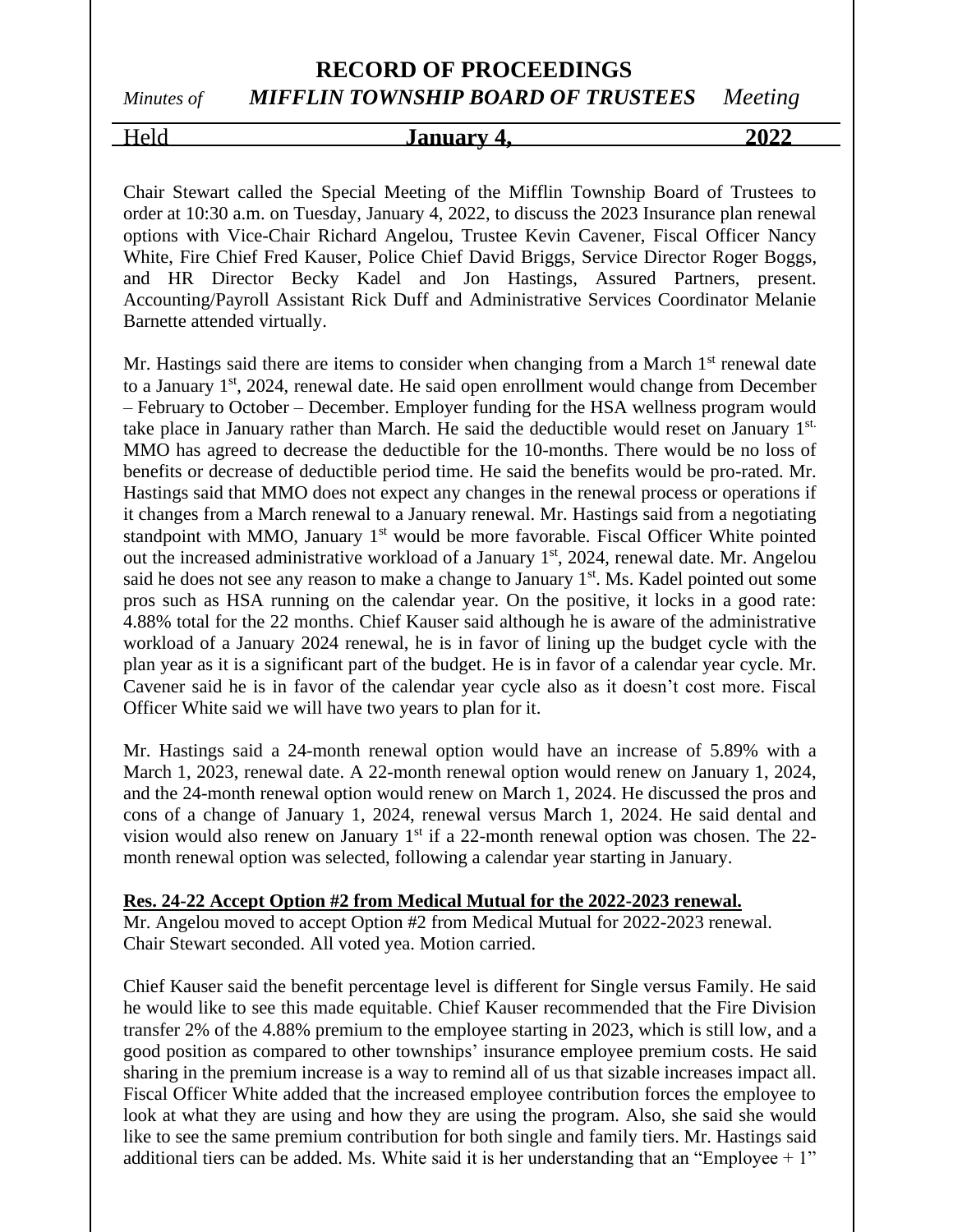### **RECORD OF PROCEEDINGS** *Minutes of MIFFLIN TOWNSHIP BOARD OF TRUSTEES Meeting*

Held **January 4, 2022**

tier is about equal to a Family tier as it usually represents an older couple. Mr. Hastings said he does not expect adding another tier to be any cost advantage towards lower premiums. Chair Stewart said the insurance committee needs to convene and discuss the impact of possibly raising insurance premiums for employees.

It was decided that Open Enrollment would be online through the Paycor benefit portal via a phone call with SES. Ms. Kadel said she expects it will go smoother than last year since this will be the second year of doing it this way. Fiscal Officer White said we must stop holding the employees' hands and place the responsibility on the employees. They need to log on and verify their information, she said. She said employee acknowledgment of their information is very important not only for insurance purposes but also for payroll verification.

There was discussion about the Wellness program and the lack of spousal participation. Ms. Kadel said most spouses do not participate in getting his/her physical examinations. Mr. Hastings said a wellness program is looked upon favorably by the insurance companies. He said it theoretically helps keeps claims lower. After lengthy discussion, it was determined that the Open Enrollment phone call will incentivize with \$200 and \$300 for the physical exam, for a total of \$500. If there is a spouse and he/she also gets a physical exam, the total goes to \$1,000.00. If no physical exam is obtained by the employee and spouse, if applicable, no money would be earned. It was decided that the health check form will be turned into Human Resources rather than through EA Wellness.

Below is the breakdown of **wellness incentive dollars** that can be earned:

**Employee only – \$200 for Open Enrollment phone call, \$300 for Physical exam proof = \$500 total**

**Family w Employee Spouse - \$200 for Open Enrollment phone call for each, \$300 for Physical exam proof for each = \$1,000 total**

#### **Res. 25-22 Approve the Wellness Program Changes as stated.**

Mr. Cavener moved to approve the Wellness Program Changes as stated. Chair Stewart seconded. All voted yea. Motion carried.

Mr. Hastings said there was an approximate \$1,900 yearly increase in the Vision premium. There was no increase in the Dental premium.

#### **Res. 26-22 Accept the Dental, Vision and Life Insurance Renewal for 2023**

Chair Stewart moved to accept the Dental, Vision and Life Insurance Renewal for 2023. Mr. Cavener seconded. All voted yea. Motion carried.

Fiscal Officer White said it is important that it be communicated to the employees about the upcoming year, that the employees will be working toward, will need to be completed by October 1, 2023, for 2023 and 2024. The physical exam will count for 2023 and 2024. This will be a one-time only situation. As the 2023 plan year will be shortened (March –